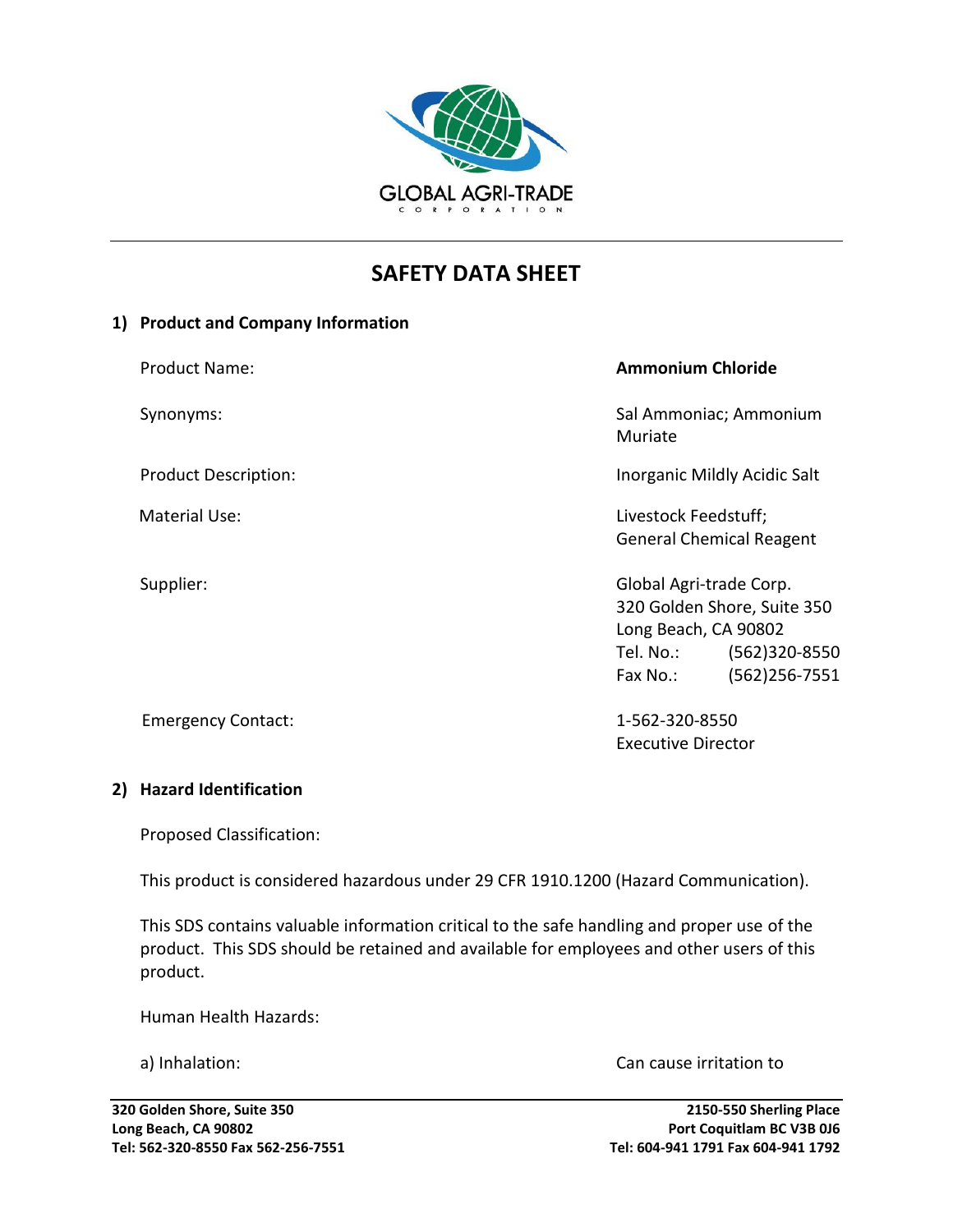

|    | b) Skin Contact:<br>c) Eye Contact:<br>d) Ingestion: |                   | respiratory tract. Symptoms<br>may include coughing,<br>shortness of breath.<br>Irritant to skin. Redness,<br>itching and pain.<br>Can cause irritation redness<br>and pain.<br>Can cause irritation to<br>digestive tract. Symptoms<br>may include nausea,<br>vomiting and diarrhea. |
|----|------------------------------------------------------|-------------------|---------------------------------------------------------------------------------------------------------------------------------------------------------------------------------------------------------------------------------------------------------------------------------------|
|    | Physical / Chemical Hazards:                         |                   | White, odorless, powder.                                                                                                                                                                                                                                                              |
| 3) | <b>Composition/Information on Ingredients</b>        |                   |                                                                                                                                                                                                                                                                                       |
|    | <b>Chemical Description:</b>                         | CAS #: 12125-02-9 | Ammonium Chloride                                                                                                                                                                                                                                                                     |
| 4) | <b>First Aid Measures</b>                            |                   |                                                                                                                                                                                                                                                                                       |
|    | Inhalation:                                          |                   | Remove from exposure. If<br>not breathing give artificial<br>respiration. Give oxygen if<br>difficulty breathing. Get<br>medical attention.                                                                                                                                           |
|    | Skin contact:                                        |                   | Wash thoroughly with soap<br>and water and flush with<br>water for 15 minutes.<br>Remove contaminated<br>clothing and shoes. Consult<br>doctor if irritation occurs.                                                                                                                  |
|    | Ingestion:                                           |                   | Induce vomiting immediately<br>as directed by medical<br>personnel. Never give                                                                                                                                                                                                        |
|    |                                                      |                   |                                                                                                                                                                                                                                                                                       |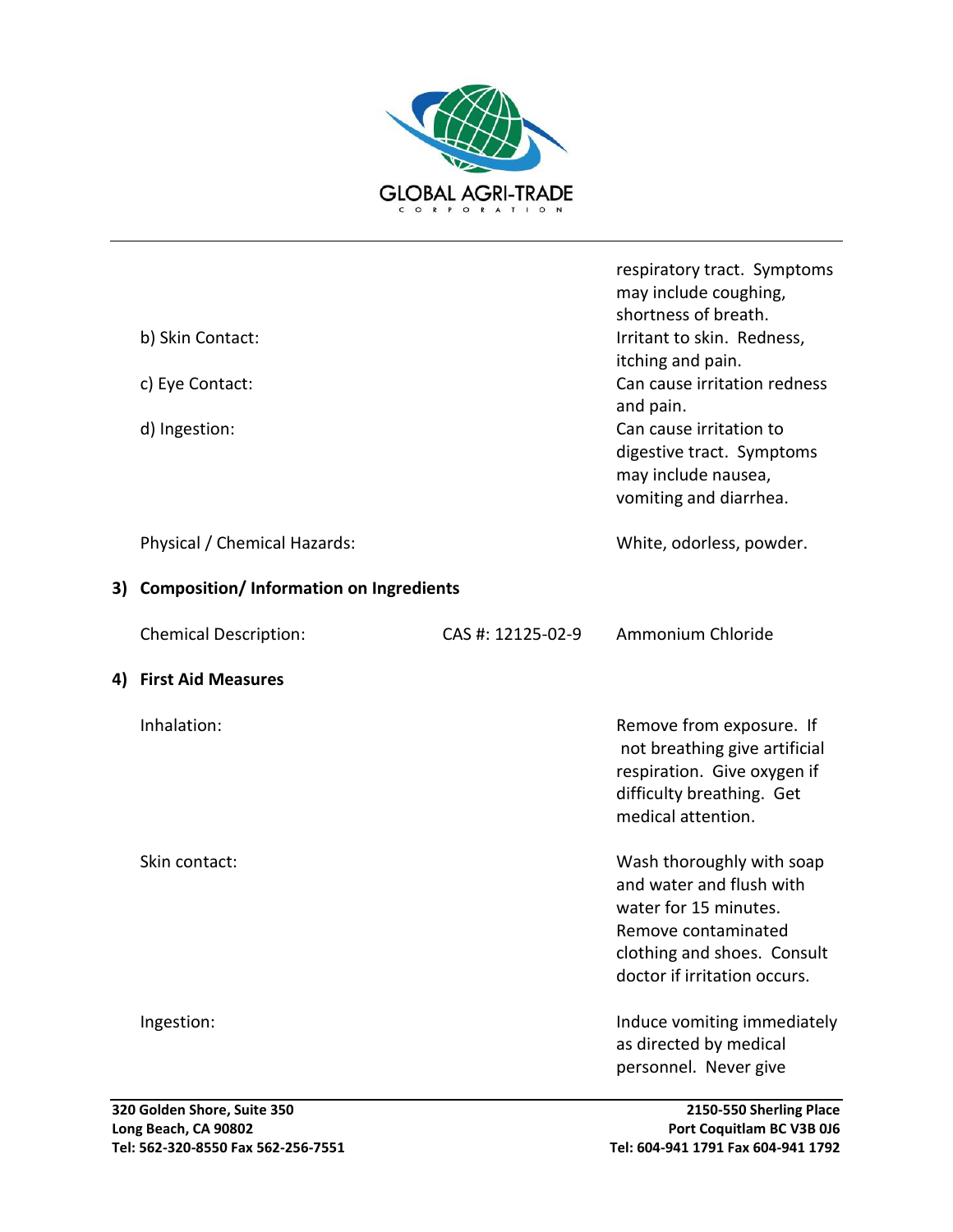

anything by mouth to an unconscious person. Obtain medical attention.

Eye contact: Immediately flush eyes with plenty of water for at least 15 minutes, lifting upper and lower eyelids occasionally. Obtain medical attention.

> hazard. Use foam or dry powder if needed.

Personal Precautions: and hydrogen and hydrogen chloride can be released if product involved in a fire. Wear a NIOSH approved breathing apparatus and full protective clothing.

> extinguishing water containing dissolved product should be contained. Dispose of in accordance with local regulations.

Personal Precautions: Wear appropriate protective clothing. Avoid inhalation of dust.

### **5) Fire Fighting Measures**

Suitable Firefighting Equipment: Not considered as a fire

Environmental Protection: Large quantities of

### **6) Accidental Release Measures**

**Long Beach, CA 90802 Port Coquitlam BC V3B 0J6 Tel: 562-320-8550 Fax 562-256-7551 Tel: 604-941 1791 Fax 604-941 1792**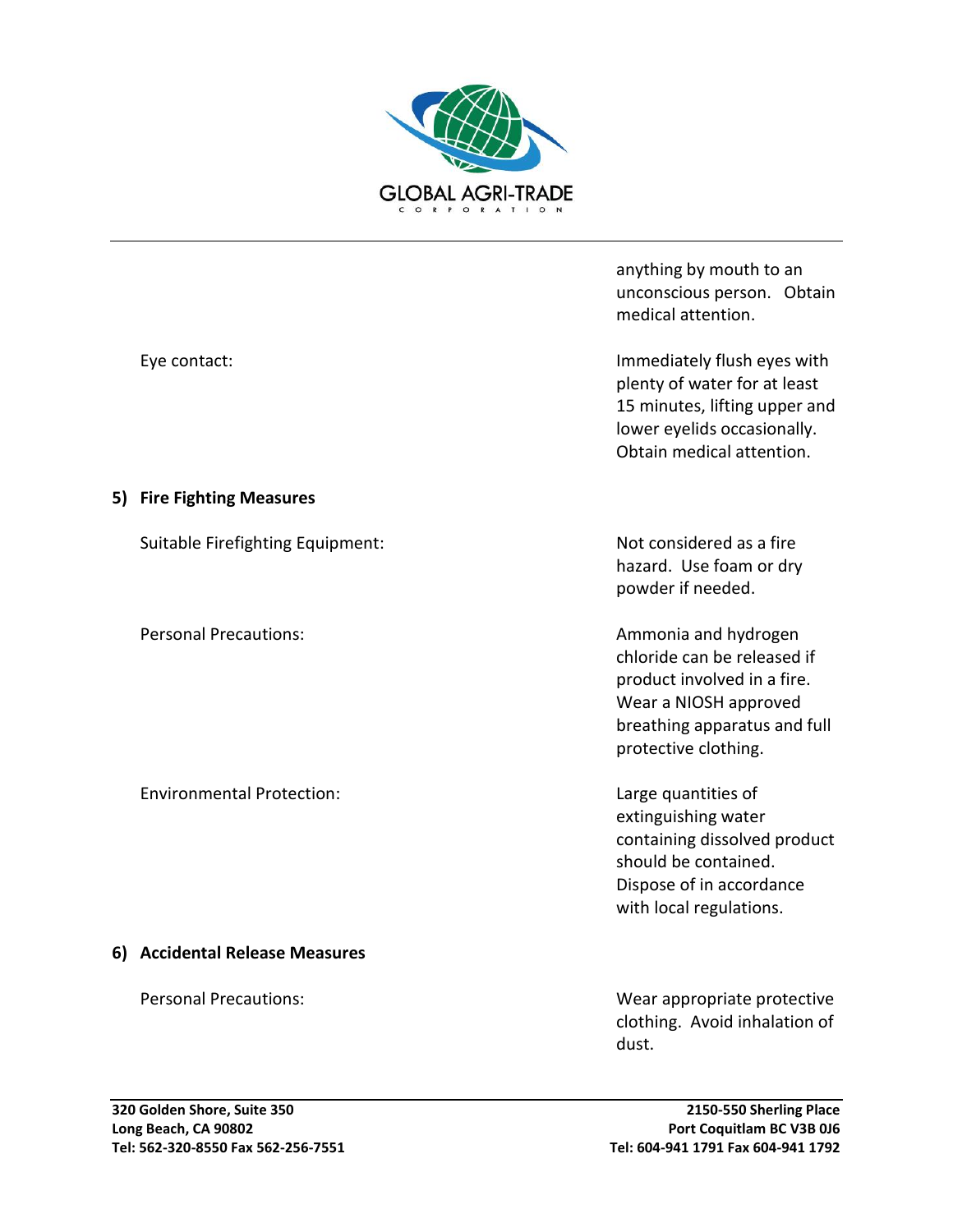

|    | <b>Environmental Protection:</b> | Do not discharge into drains,<br>water courses or onto the<br>ground.                                                                                                                                                                                                                                                                                                |
|----|----------------------------------|----------------------------------------------------------------------------------------------------------------------------------------------------------------------------------------------------------------------------------------------------------------------------------------------------------------------------------------------------------------------|
|    | Leak/Spill:                      | Sweep up or vacuum up<br>spillage and collect in<br>suitable container for<br>disposal.<br>For large spillages collect<br>dust or particulates using a<br>vacuum with a HEPA filter.<br>Reduce airborne dust and<br>prevent scattering by<br>moistening with water.<br>Clean contaminated surface<br>thoroughly in accordance<br>with all applicable<br>regulations. |
| 7) | <b>Handling and Storage</b>      |                                                                                                                                                                                                                                                                                                                                                                      |
|    | Handling:                        | Keep formation of airborne<br>dusts to a minimum. Avoid<br>contact with eyes, skin and<br>clothing. Do not taste or<br>swallow. Use only with<br>adequate ventilation. Wash<br>thoroughly after handling.                                                                                                                                                            |
|    | Storage:                         | Keep container tightly<br>closed. Store in a cool, dry,<br>well ventilated area.<br>Segregate from alkalies,<br>nitrates and oxidants.                                                                                                                                                                                                                               |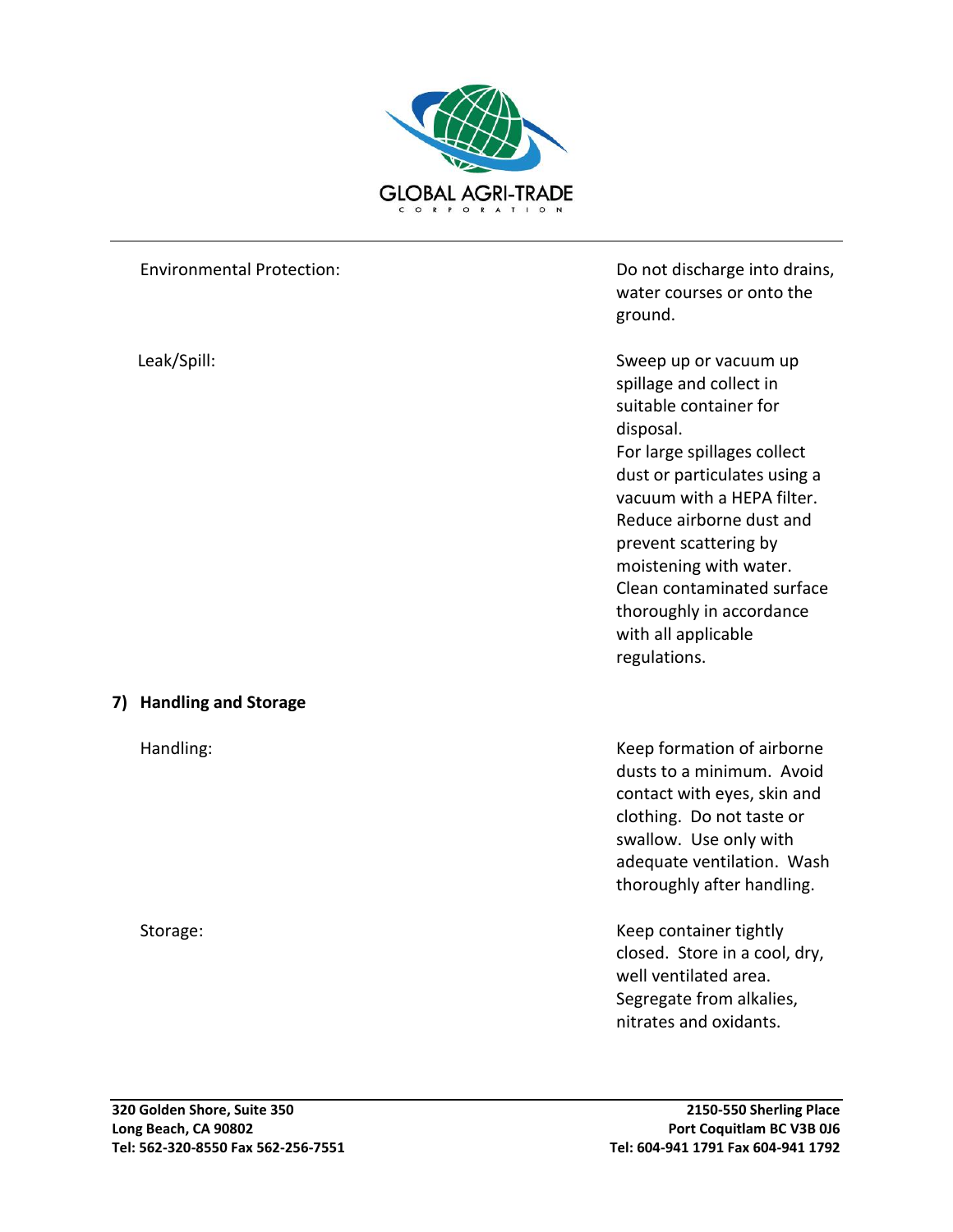

## **8) Exposure Control/Personal Protection**

| <b>Personal Protection:</b>                  | Do not breath dust; wear<br>dust mask and/or goggles if<br>necessary. Wear appropriate<br>protective clothing and<br>gloves.                                                                           |
|----------------------------------------------|--------------------------------------------------------------------------------------------------------------------------------------------------------------------------------------------------------|
| <b>Occupational Exposure:</b>                | No limit has been<br>established. If airborne<br>concentrations exceed<br>recommended exposure<br>levels (where applicable), an<br>approved high-efficiency<br>particulate respirator must<br>be worn. |
| 9) Physical and Chemical Properties          |                                                                                                                                                                                                        |
| Appearance:                                  | White, crystalline, powder.                                                                                                                                                                            |
| Odor:                                        | Almost odorless.                                                                                                                                                                                       |
| Boiling Point °C at 760 mm Hg:               | Not available.                                                                                                                                                                                         |
| Melting Point, °C:                           | 338                                                                                                                                                                                                    |
| Flash Point, °C (Pensky Martens closed cup): | Not available                                                                                                                                                                                          |
| Auto-Ignition Temperature, °C:               | Not available.                                                                                                                                                                                         |
| Solubility in Water, g/100 ml at 20°C:       | 372 g/l                                                                                                                                                                                                |
| Density, g/ml at 25°C:                       | 1.53 g/cubic cm                                                                                                                                                                                        |
| <b>Relative Molecular Mass:</b>              | Not available.                                                                                                                                                                                         |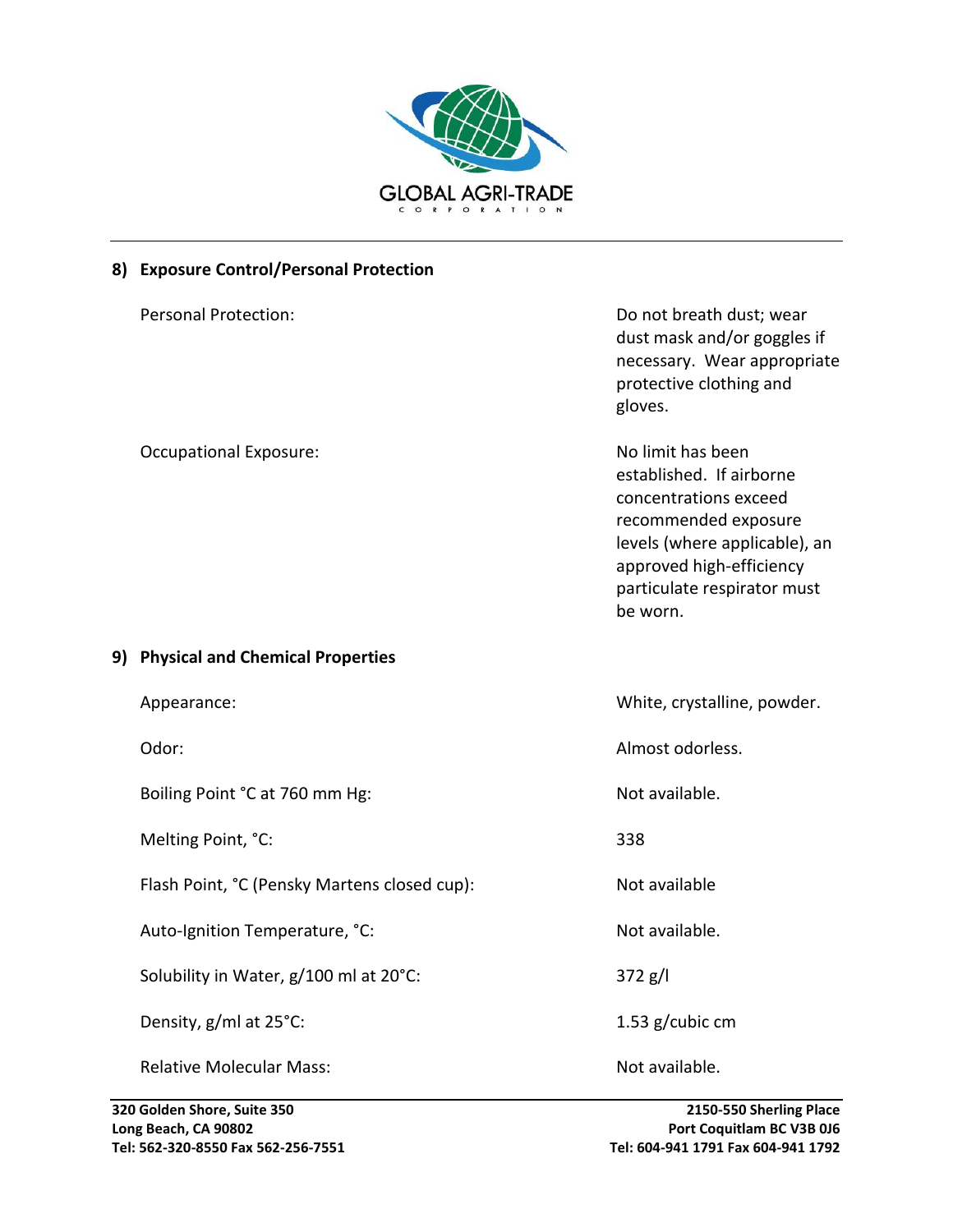

### **10) Stability and Reactivity**

pH Value: 4.7 (200 g/l in water)

Chemical Stability: Stable under normal temperatures. The substance is hygroscopic and will absorb water from the air.

Conditions to Avoid: Excessive heat, moisture.

Decomposition Products: and the accomposition Products: and the accomposition of the Ammonia, Hydrogen Chloride.

Incompatible Materials: The Strong oxidizing agents, strong acids, potassium, nitrates, copper, halogens.

## **11) Toxicology Information**

Acute Oral Rat: LD50 1650 mg/kg

May be harmful if swallowed. Irritating to eyes, respiratory system and skin. May cause shortness of breath, or skin redness and pain. No evidence of carcinogenic effects. No evidence of mutagenic, neurologic or teratogenic effects.

### **12) Ecological Information**

EC50 American Lobster (Homarus americanus): 0.237 mg/l 48 hours

Toxic to aquatic life.

Expected to be readily biodegradable.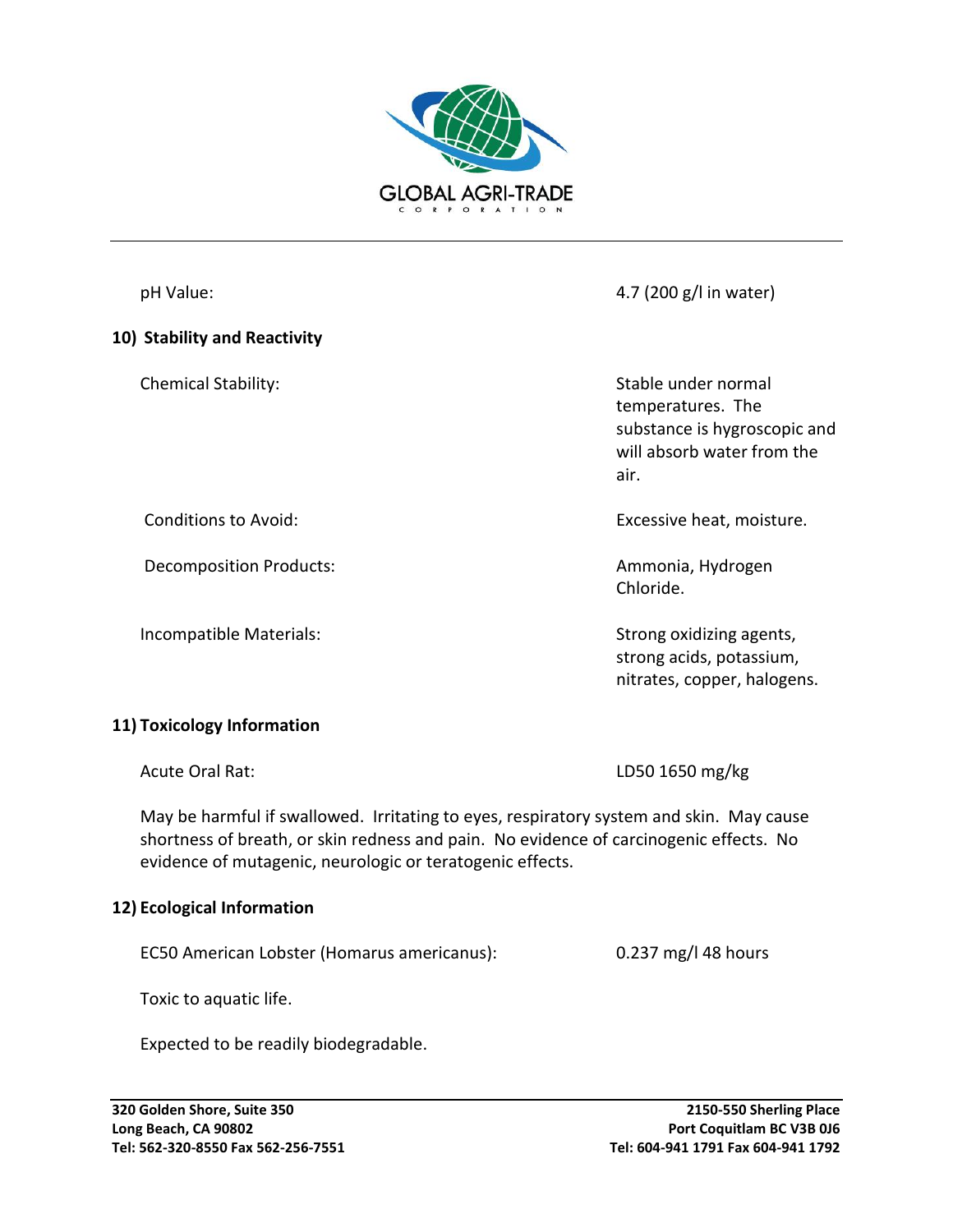

### **13) Disposal Consideration**

Dispose of contents/container in accordance with local, regional and federal regulations. Incinerate the material under controlled conditions in an approved incinerator. Rinsed packaging may be offered to recycling facilities.

### **14) Transport Information**

Not regulated as dangerous goods, no transport regulations applicable.

### **15) Regulatory Information**

Ammonium Chloride is a hazardous chemical, as defined by the OSHA Hazard Communication Standard, 29 CFR 1910.1200. All components are on the US EPA TSCA Inventory List.

| Toxic Chemical:                          | 1.0%<br>Listed       |
|------------------------------------------|----------------------|
| Food and Drug Administration:            | GRAS food additive.  |
| Clean Water Act:                         | Hazardous substance. |
| Pennsylvania PTK - Hazardous Substances: | Listed               |

### **16)Other Information**

Date of Last Revision: December 1, 2015

All statements, technical information and recommendations contained herein are based on available data which we believe to be reliable. All statements or suggestions are made without warranty, expressed or implied, regarding accuracy of the information, the hazards connected with the use of the materials or the results to be obtained from the use thereof. Compliance with all applicable federal, state and local laws and regulations remains the responsibility of the user. Global Agri-Trade Corporation assumes no liability or responsibility for the loss or damage